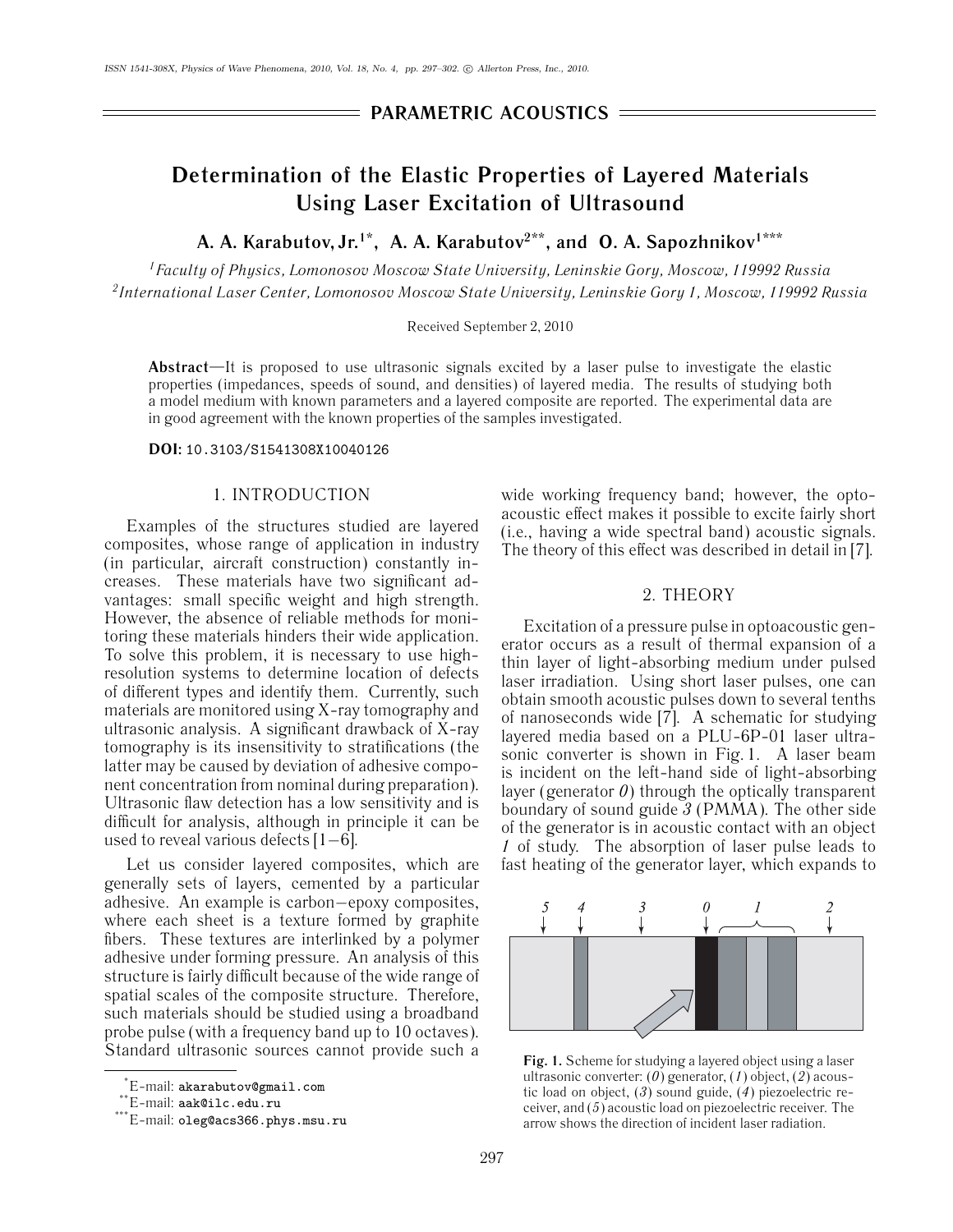produce an acoustic wave. The acoustic radiation is received by a damped piezoelectric cell *4*, located at the opposite side of sound guide *3*. This receiver is well damped and has a wide frequency band of sensitivity, due to which ultrasonic signals with a high time resolution (about  $0.05 \mu s$ ) can be correctly received. To reduce the level of spurious echo signals, the acoustic impedances of individual elements of the converter acoustic channel are matched. Two acoustic waves are excited upon light absorption, one of which (reference signal) propagates toward the receiver, while the other propagates toward the object monitored. The waves reflected from the structure of object *1* propagate backward throughout the entire converter and are also detected by receiver *4*.

Propagation of an ultrasonic pulse in a layered medium is accompanied by numerous rereflections, which are generally difficult to analyze. The strong effect of the layered medium structure on the transmitted optoacoustic and RF signals was shown in [8] and [9, 10], respectively.

The reflection of acoustic pulse with a peak amplitude value  $A_0$  from the boundaries of the first and second layers is schematically shown in Fig. 2. The pulse is incident from the side of the medium indexed by *0*, whose parameters are known (to example, the generator layer). In this case, the amplitude of the signal reflected from the interface between media *0* and *1* is given by the formula  $A_1 = A_0 R_{01}$ , where  $R_{ij} = (Z_i - Z_i)/(Z_i + Z_i)$  is the reflectance of interface between media  $i$  and  $j$  for incidence from the side of medium  $i$  and  $Z_i$  is the impedance of medium  $i$ . The error in determining the reflectance has the form

$$
S_{R_{01}} = S_A \frac{A_0 + A_1}{A_0^2},\tag{1}
$$

where  $S_A$  is the error in determining the signal amplitude.

The impedance of medium *1* can be expressed in terms of the reflectance  $R_{01}$  as



**Fig. 2.** Incidence of acoustic wave with an amplitude  $A_0$ from the side of medium *0* on the front boundary of a layered medium composed of two layers (indices 1 and 2).

$$
Z_1 = Z_0 \frac{1 + R_{01}}{1 - R_{01}}.\t(2)
$$

Its absolute and relative measurement errors can be written as

$$
S_{Z_1} = S_{Z_0} \frac{Z_1}{Z_0} + \frac{2S_{R_{01}} Z_0}{(1 - R_{01})^2},
$$
  
\n
$$
\delta_{Z_1} = \delta_{Z_0} + \delta_{R_{01}} \frac{2R_{01}}{1 - R_{01}^2},
$$
\n(3)

where  $\delta_{Z_0} = S_{Z_0}/Z_0$ ,  $\delta_{Z_1} = S_{Z_1}/Z_1$ , and  $\delta_{R_{01}} =$  $S_{R_{01}}/R_{01}$  are the relative errors in measuring  $Z_0, Z_1,$ and  $R_{01}$ , respectively.

It follows from formulas (3) that the error in measuring the impedance of the first layer depends strongly on the reflectance. Based on (3), one can conclude that the stronger the acoustic mismatch between media *0* and *1*, the larger the error in determining the impedance of medium *1*.

The part of the wave transmitted to medium *1* is reflected at the interface between media *1* and *2*. The amplitude of the received signal, corresponding to this reflection, is expressed by the formula  $A_2 = A_0(1 - R_{01}^2)R_{12}$ . Based on this relation, one can calculate the reflectance and its error:

$$
R_{12} = \frac{A_2}{A_0(1 - R_{01}^2)},
$$
  
\n
$$
S_{R_{12}} = \frac{R_{12}}{A_2} [S_A(1 + R_{12}) + 2A_0 R_{01} R_{12} S_{R_{01}}].
$$
\n(4)

The second-medium impedance and its error are determined from formulas (2) and (3), with indices 0 and 1 replaced by 1 and 2, respectively. The impedance of the next layer can be found from the same formulas, with the only difference: now layer *1* plays the role of layer *0*.

The velocity of longitudinal acoustic waves in layer *1* can be calculated from the formula

$$
c = \frac{2h}{\tau_2 - \tau_1},
$$
  
\n
$$
S_c = S_h \frac{c}{h} + S_\tau \frac{c}{\tau_2 - \tau_1},
$$
\n(5)

where *h* is the thickness of layer *1*;  $\tau_1$  and  $\tau_2$  are the delays corresponding to the arrival of signals  $A_1$  and  $A_2$ , respectively;  $S_c$  is the error in determining the speed of sound;  $S_{\tau}$  is the error in determining the time delay; and  $S_h$  is the error in measuring the layer thickness. The layer density can be calculated based on its impedance and speed of sound in it,

$$
\rho = \frac{Z}{c}, \quad S_{\rho} = S_Z \frac{\rho}{Z} + S_c \frac{\rho}{c}, \tag{6}
$$

where  $S_\rho$  is the error in determining the layer density.

PHYSICS OF WAVE PHENOMENA Vol. 18 No. 4 2010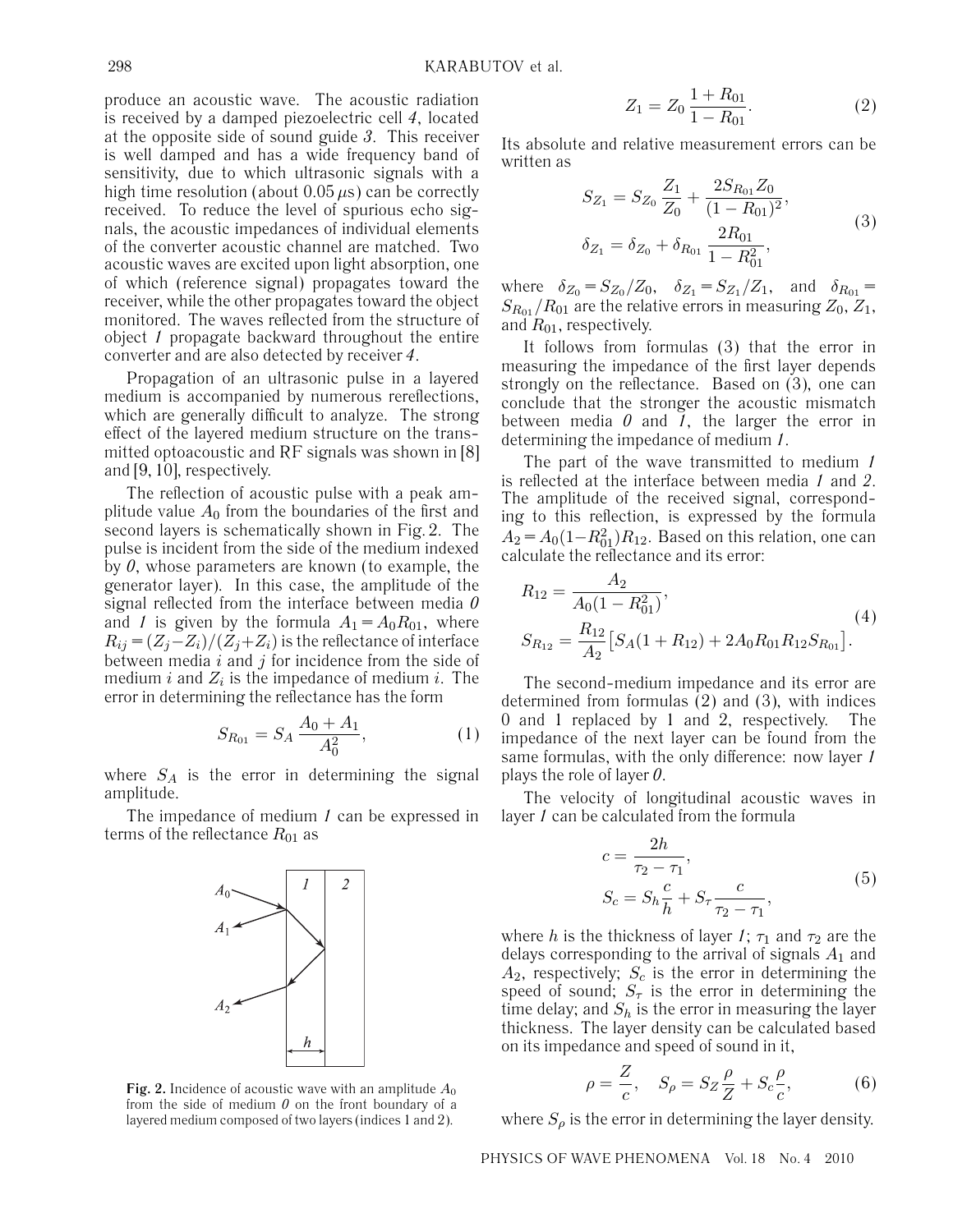



**Fig. 3.** (a) Time and (b) spectral profiles of probe signal.

Absorption in layer *1* should lead to pulse broadening and decrease in the peak value  $A_2$  and, as a result, to additional errors in calculating the layer parameters. To avoid this effect, it is expedient to analyze the low-frequency signal component, which is less absorbed. For optoacoustically excited video pulses, it is more convenient to use not signals but integrals over them:

$$
I(t) = \int_{-\infty}^{t} P(t') dt',
$$
 (7)

where  $P(t)$  is the time dependence of the pressure induced by the signal received and  $I(t)$  is the corresponding integral.

It is convenient to use  $I(t)$  instead of  $P(t)$  because under pulsed sounding the function  $I(t)$  is composed of piecewise-constant segments connected by smooth transitions having a duration of the same order of magnitude as the probe pulse. In this case, the above formulas contain the corresponding integral steps instead of the reflected signal amplitudes  $A_i$ . Absorption in the layer increases the duration of the transitions from one level to another but barely affects the value of steps.

This method makes it possible to determine the impedances of media in the presence of absorption, but its accuracy decreases with an increase in the layer number. This is caused by the strong effect of diffraction, which manifests itself in the integrals as a slope of horizontal line in the intervals between steps. Nevertheless, the impedances of the first several layers can be determined due to the smallness of diffraction effects.

### 3. EXPERIMENTAL SETUP

The experimental setup consists of a PLU-6P-01 optoacoustic converter, which is schematically

PHYSICS OF WAVE PHENOMENA Vol. 18 No. 4 2010

shown in Fig. 1. The principle of its operation was described above in the theoretical part. Radiation of a Nd:YAG diode-pumped Q-switched laser, a pulserepetition frequency of 1 kHz, pulse width of 10 ns, and energy of  $60 \mu J$  was supplied to the converter through an optical fiber. Acoustic waves were detected by a piezoelectric film  $110 \mu m$  thick, with a frequency band up to 20 MHz. The electric signal from the film is amplified and applied to a 12-bit analogdigital converter (ADC). Its discretization frequency is 100 MHz and analog band is 70 MHz. The digital data from the ADC are supplied to a computer for further processing.

## 4. PROBE PULSE

The probe near-Gaussian pulse is followed by a diffraction tail. The pulse duration at a level of  $1/e$  is ∼100 ns. The temporal and spectral pulse shapes are shown in Fig. 3. The signal frequency range is from 200 kHz to 7 MHz.

To obtain the ultrasonic reflectance, we corrected the signal taking into account the pulse transient characteristic of the converter acoustic channel. The treatment of experimental signals implied their deconvolution with the probe signal and subsequent filtration. A hyper-Gaussian window was used as a filter.

## 5. STUDY OF THE MODEL MEDIUM

The method was verified on two two-layer samples. The first was a squared aluminum plate,  $0.68 \pm 0.01$  mm thick and a lateral-side width of 35.4 mm. An epoxy resin layer  $(1.54 \pm 0.02$  mm thick) was deposited on its surface. This sample is an example of acoustically mismatched layered medium with an absorbing layer. The other sample (an example of absorbing medium with layers having similar acoustic impedances) consists of a squared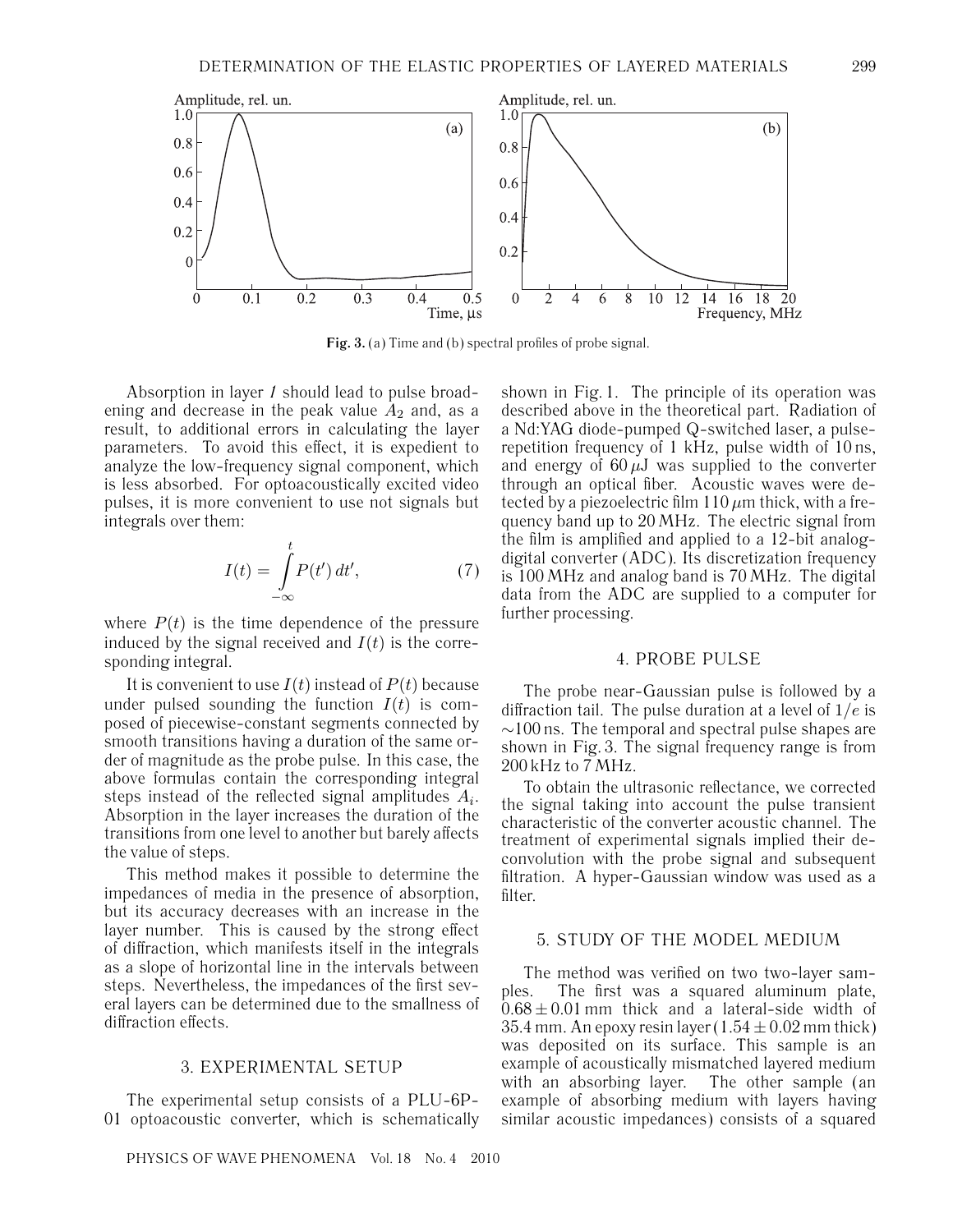

**Fig. 4.** Signals and their integrals obtained upon reflection from a two-layer aluminum−epoxy resin structure; measurements from the sides of (a) aluminum and (b) epoxy resin.

| Sample               | Side for measuring | Impedance (measurement results), $10^6$ kg m <sup>-2</sup> s <sup>-1</sup> |                 |
|----------------------|--------------------|----------------------------------------------------------------------------|-----------------|
| PMMA-epoxy resin     |                    | <b>PMMA</b>                                                                | Resin           |
|                      | <b>PMMA</b>        | $3.33 \pm 0.06$                                                            | $3.27 \pm 0.08$ |
|                      | Epoxy resin        | $3.70 \pm 0.12$                                                            | $3.19 \pm 0.07$ |
| Aluminum-epoxy resin |                    | Aluminum                                                                   | Resin           |
|                      | Aluminum           | $18.7 \pm 0.9$                                                             | $4.0 \pm 0.3$   |
|                      | Epoxy resin        | $18.9 \pm 0.6$                                                             | $3.44 \pm 0.08$ |

**Table 1.** Impedances of two-layer media measured by the step of integral values

PMMA layer  $(2.74 \pm 0.01 \text{ mm}$  thick and a lateral face width of about 40 mm) with an epoxy resin layer  $1.39 \pm 0.01$  mm thick on its surface.

The epoxy resin surfaces of the samples were polished to make them plane-parallel. The samples were studied from both sides, due to which the layer impedances could be measured both directly and against the background of another layer. An acoustic contact was provided by an immersion liquid (water).

The elastic characteristics of both plates were measured before epoxy resin deposition. The speed of sound was determined from formula (5), and the density was found by weighing. The impedances of the aluminum plate and PMMA layer were, respectively,  $(18.7 \pm 0.9) \times 10^6$  and  $(3.1 \pm 0.2) \times 10^6$  kg m<sup>-2</sup> s<sup>-1</sup>.

The experimental signals from the aluminum− epoxy resin sample and integrals of these signals are shown in Fig. 4. Here, one can see well the difference in the arrival times of the probe pulse  $A_0$ and the pulse reflected from front boundary,  $A_1$ . Panel (a) corresponds to the analysis from the side of the aluminum plate. A pulse  $A_2$ , reflected from the aluminum−epoxy resin boundary and rereflected in the aluminum plate, arrives after the pulse  $A_1$ . Then a signal  $A_3$ , reflected from the boundary of second layer in epoxy resin, comes. The integral over this signal indicates that the diffraction contribution is still small. In panel (b), the same sample was investigated from the side of epoxy resin. It is clearly seen that the pulse  $A_2$ , reflected from the epoxy resin−aluminum interface, is wider than the probe pulse. This is caused by strong absorption. The results of measuring impedances are presented in Table 1. It can be seen that in the case of layered PMMA−epoxy resin medium the epoxy resin impedances measured from different sample sides are fairly close. The measured PMMA impedances differ, depending on the measurement direction. This can be caused by acoustic wave scattering from air bubbles in epoxy resin (when measuring from the resin side).

The aluminum plate impedances for the aluminum−epoxy resin sample are similar, which can be explained by a smaller number of air bubbles in the epoxy resin layer than in the previous sample. This mechanism is also confirmed by the higher impedance of the resin layer in this sample. When measuring from the side of the aluminum plate, the error is fairly large because of the strong mismatch between the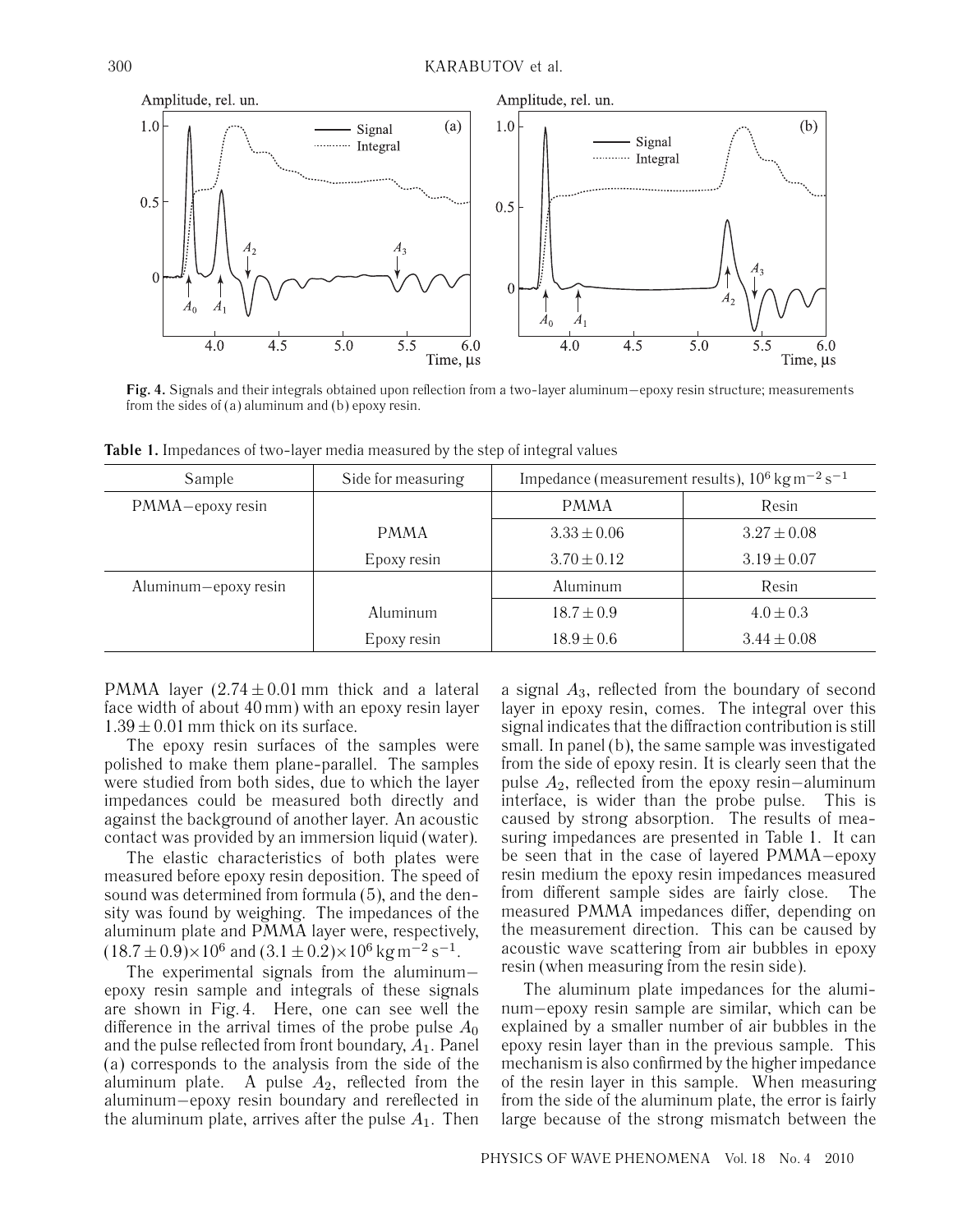| Sample               | Side for measuring | Impedance (measurement results), $10^6$ kg m <sup>-2</sup> s <sup>-1</sup> |                 |
|----------------------|--------------------|----------------------------------------------------------------------------|-----------------|
| PMMA-epoxy resin     |                    | <b>PMMA</b>                                                                | Resin           |
|                      | <b>PMMA</b>        | $3.35 \pm 0.04$                                                            | $3.28 \pm 0.04$ |
|                      | Epoxy resin        | $3.42 \pm 0.05$                                                            | $3.17 \pm 0.04$ |
| Aluminum-epoxy resin |                    | Aluminum                                                                   | Resin           |
|                      | Aluminum           | $11.0 \pm 0.2$                                                             | $4.72 \pm 0.09$ |
|                      | Epoxy resin        | $7.7 \pm 0.1$                                                              | $3.12 \pm 0.04$ |

**Table 2.** Impedances of samples measured by the peak values of reflected signals

acoustic impedances of the object of study and generator. The error in determining the resin impedance is large for the same reason.

For comparison, the same data, but calculated from the peak amplitudes of reflected signals, are listed in Table 2. It can be seen that for aluminum− epoxy resin sample the aluminum plate impedances differ strongly from each other and from the tabular value. This difference is caused by the absorption of reflected acoustic wave in the epoxy resin layer. The impedances of the PMMA−epoxy resin sample are close to the results listed in Table 1. The effect of absorption in the layer is weak due to the small signal amplitude (because the reflectance is small).

## 6. STUDY OF LAYERED COMPOSITE

We investigated a layered composite consisted of three aluminum plates (average thickness  $414 \pm$  $36 \,\mu m$ ) cemented by fiber glass fabric layers (average thickness  $109 \pm 21 \,\mu m$ ). The layer thickness was measured by a metallographic microscope with a scale, whose error was  $5 \mu$ m.



**Fig. 5.** Signal and its integral (solid and dotted lines, respectively) from a three-layer structure.

PHYSICS OF WAVE PHENOMENA Vol. 18 No. 4 2010

A processed signal and its integral are shown in Fig. 5. The parameters obtained for the first layer are as follows: impedance  $Z = (18.1 \pm 1.0) \times$  $10^6$  kg m<sup>-2</sup> s<sup>-1</sup>, speed of sound  $c = (6.5 \pm 0.6) \times$  $10^3 \text{ m s}^{-1}$ , and density  $\rho = (2.8 \pm 0.4) \times 10^3 \text{ kg m}^{-3}$ . These values are in good agreement with the tabular values for aluminum alloy. These parameters for the cementing layer were found to be  $Z = (3.4 \pm 0.2) \times$  $10^6$  kg m<sup>-2</sup> s<sup>-1</sup>,  $c = (2.9 \pm 0.6) \times 10^3$  m s<sup>-1</sup>, and  $\rho =$  $(1.2 \pm 0.3) \times 10^3$  kg m<sup>-3</sup>. The analysis of the next layers was hindered by the significant decrease in the amplitude of the corresponding signal due to the strong reflection from the first layers.

## 7. CONCLUSIONS

Laser-excited acoustic signals are an efficient tool for analyzing layered structures. To determine the ultrasonic reflectances for individual layers and calculate their impedances, it is convenient to use integrated ultrasonic signals. The impedances of the layers of model media, measured by reflectances, were found to be in good correspondence with the impedances found by measuring the density and speed of sound in the layers that confirms the efficiency of the optoacoustic method used.

### ACKNOWLEDGMENTS

This study was supported in part by the Centre National de la Recherche Scientifique (Project 10- 02-91062-CNRS), RFBR Project 08-02-00368, International Science and Technology Center (ISTC Project 3691), and Grant NSh-4590.2010.2 of the President of the Russian Federation for Support of Leading Scientific Schools.

### REFERENCES

1. D. W. Fitting and L. Adler, *Ultrasonic Spectral Analysis for Nondestructive Evaluation* (Plenum Press, N.Y., 1981).